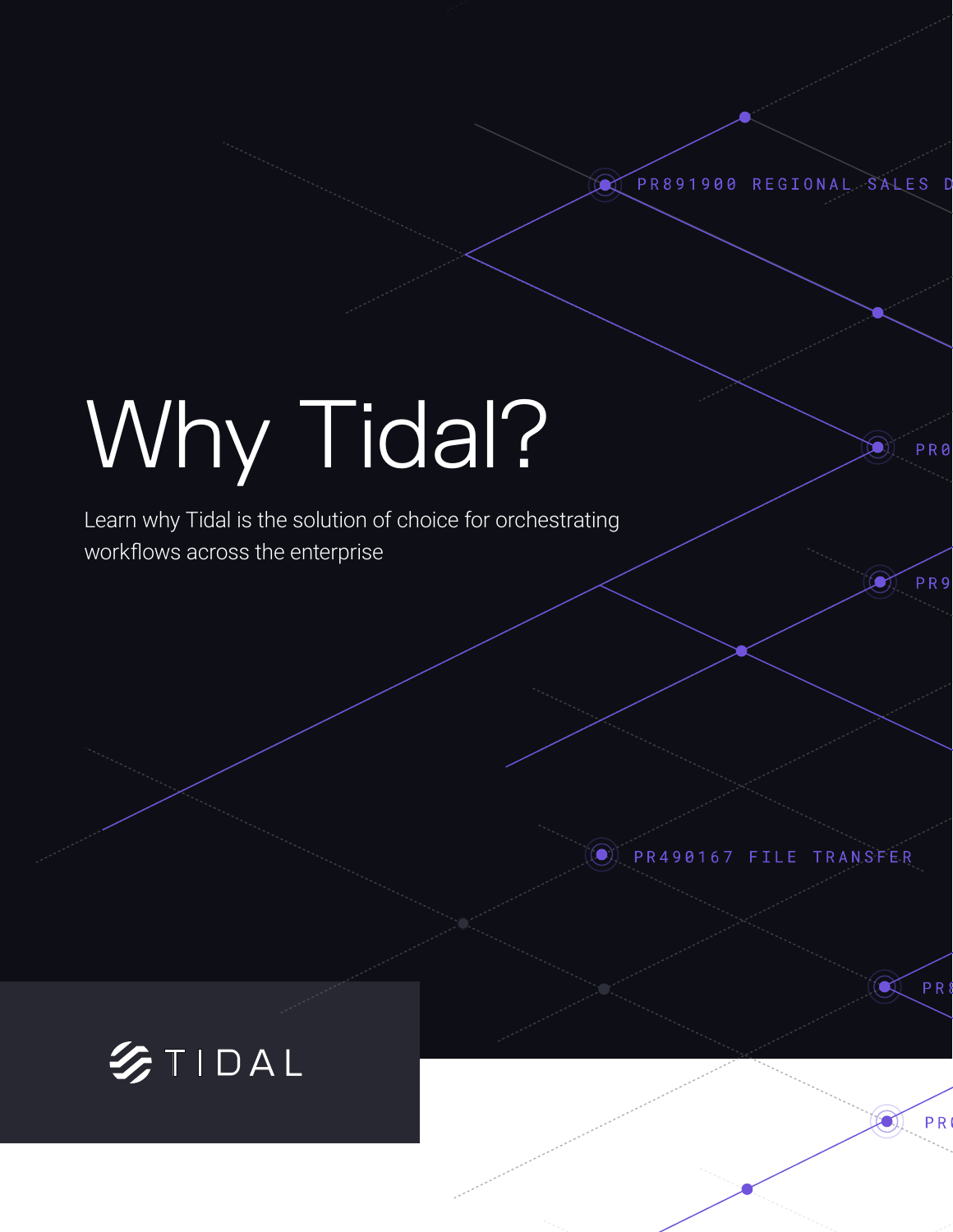

## Orchestrate Your Complex IT and Business Processes

Whether you're running 100 jobs a day or 1+ million, your workload automation environment is business-critical. And we treat it that way. As a proven expert with decades of experience, we work with hundreds of customers around the world, in just about any industry you can think of, to modernize their workload automation and drive their digital transformation.

Tidal offers the ultimate flexibility with on-prem and SaaS models of our workload automation solutions.

## Expect Real Results

When working with Tidal, you can expect real results from our workload automation solutions.



#### Fulfill service level agreements

Tidal Automation manages process dependencies and resolves issues to ensure you meet, or exceed, service level expectations for your organization's critical business processes.

### Increase IT and business efficiency

Our platform centralizes job scheduling tasks which reduces costs and saves time associated with managing separate tools – and you can make smarter use of your valuable IT resources.



### $\langle \rangle$  Accelerate time-to-value for emerging technologies

As you adopt new applications and tools, it's easy to automate their workflows with our pre-built adapters integrated with the Tidal platform.



#### Satisfy legal and regulatory compliance requirements

Comprehensive audit logs maintain a highintegrity record of what occurs in your processes so you can demonstrate you have the right controls in place for critical systems.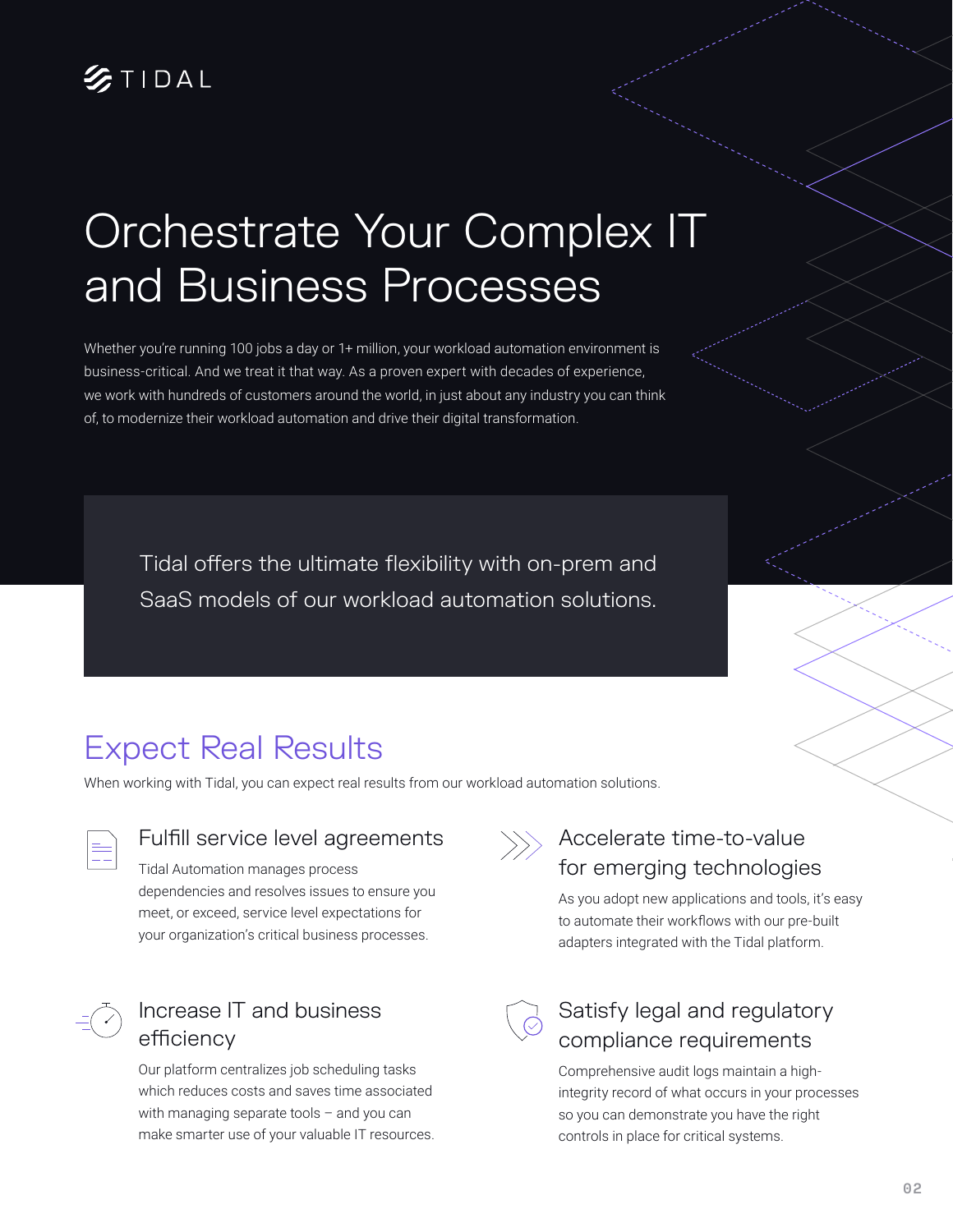## The Tidal Portfolio



A unified enterprise platform that provides a comprehensive solution for automating business, operations and IT processes. The platform provides a centralized, single point of control to manage challenging workflows across applications and systems. It is easy to use and enables you to run time-based, event-based and other dynamic processes. With Tidal Automation, you can automate your workloads no matter where they are running.

## STIDAL

An optimization tool for advanced users of the Tidal Automation platform. With Explorer's deep-dive diagnostics, graphic visualizations and a full suite of reports, you gain deeper understanding of workflow designs and how they are running so you can proactively correct conditions that affect optimal processing. Insights from Explorer accelerate and increase accuracy of troubleshooting efforts and continuously improve performance of workload automation activities.

## STIDAL

Enables centralized management of workload automation schedules and calendars. Designed for use by Tidal administrators and developers, the Repository application offers advanced capabilities for storing, organizing, versioning and sharing job data across multiple Tidal instances. It supports best practices for change management and maintains a complete history of who made what changes and when.

## **SETIDAL**

Aggregates and feeds Tidal operational data to your enterprise data storage location. Using message-based protocols, it integrates easily with a broad range of third-party solutions for data streaming and analytics (e.g., Kibana, Grafana, Prometheus) to enable a more holistic view of how business processes are performing.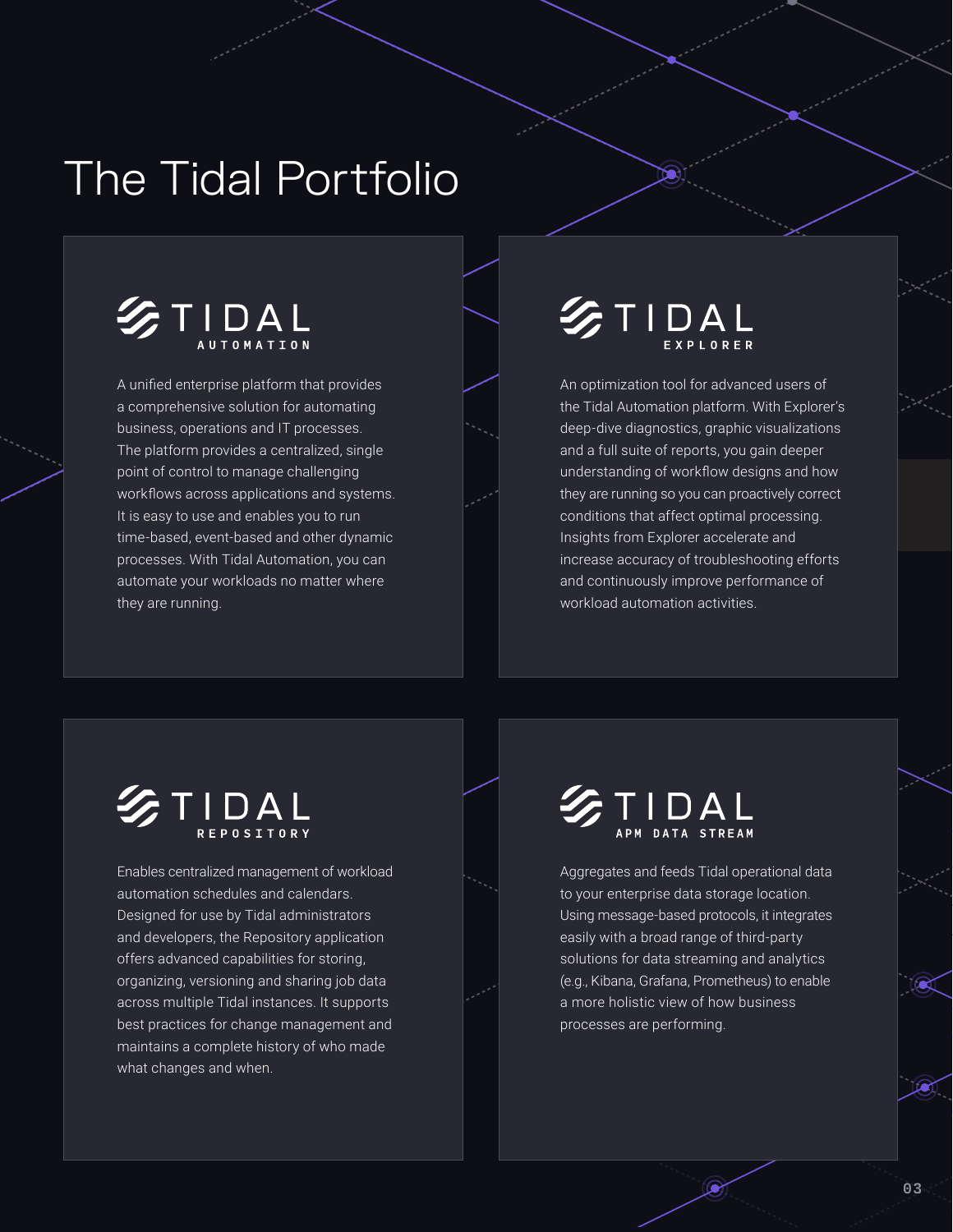## Always CustomerFIRST

CustomerFIRST is our unique approach that puts customers at the center of everything we do. We emphasize partnership, collaboration and value so you get the most from your automation investment. It represents our commitment to customer success based on your requirements and expectations, not ours.

## CustomerFIRST in Action

#### Exceptional Support

Customers get direct access to expert Level 2 support engineers for production issues 24/7/365 – and you'll be impressed by our guaranteed response times.

#### Flexible Pricing

 $\odot$ 

 $\odot$ 

 $\odot$ 

 $\odot$ 

Our easy-to-understand pricing models offer flexibility and clear, forecastable costs for Tidal software, integrations and support – no surprises at renewal time!

#### High-velocity Releases

When other providers can go years between significant releases, we issue new releases three times a year that are packed with new features and capabilities.

#### Active User Community  $\odot$

We engage often with our community through regularly scheduled user group meetings, informative webinars and useful tools in our Support Portal.

#### Leadership Advisory  $\odot$

Members of our leadership team are available to provide guidance and consultation about aligning your business and automation initiatives.

#### Product Innovation

We maintain an innovative, forward-looking roadmap that is developed based on input from our customers and Advisory Board.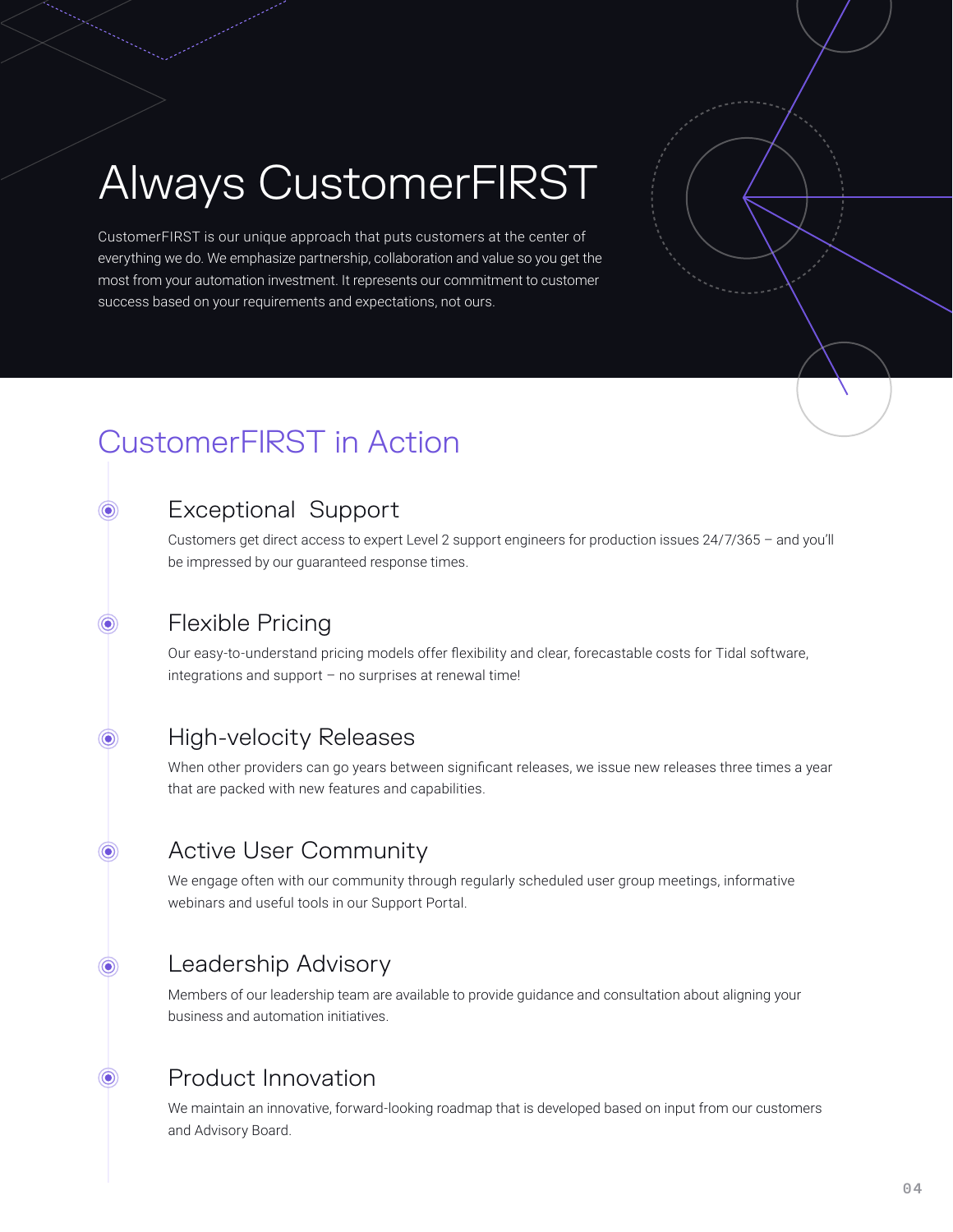## What Our Customers Say About Tidal

"It is a pretty affordable scheduler that lets us do a lot. The licensing model is hugely flexible."

EMMETT WAGLE, SR. | System Engineer at a financial services firm

"We have seen ROI from savings in time... As an estimate, this has probably freed up 10 full-time people, in the various departments, about an hour or two a day."

DIANE MILLER | IT Vendor Manager at a paper and forest products company

"We have integrations running on multiple platforms. That is a **valuable feature** that Tidal provides compared to other schedulers."

MOSES GUJJARLAPUDI | Tidal Administrator at Devon Energy

#### "Technical support is great. They're fantastic."

SHAHAAN DALAL | Production Control Engineer at a financial services firm

"We've used Control-M, the JDE scheduler, and Smart Scheduler. None of them can do everything that Tidal can do."

JON FREDRICKSON | JDE Manager at Oshkosh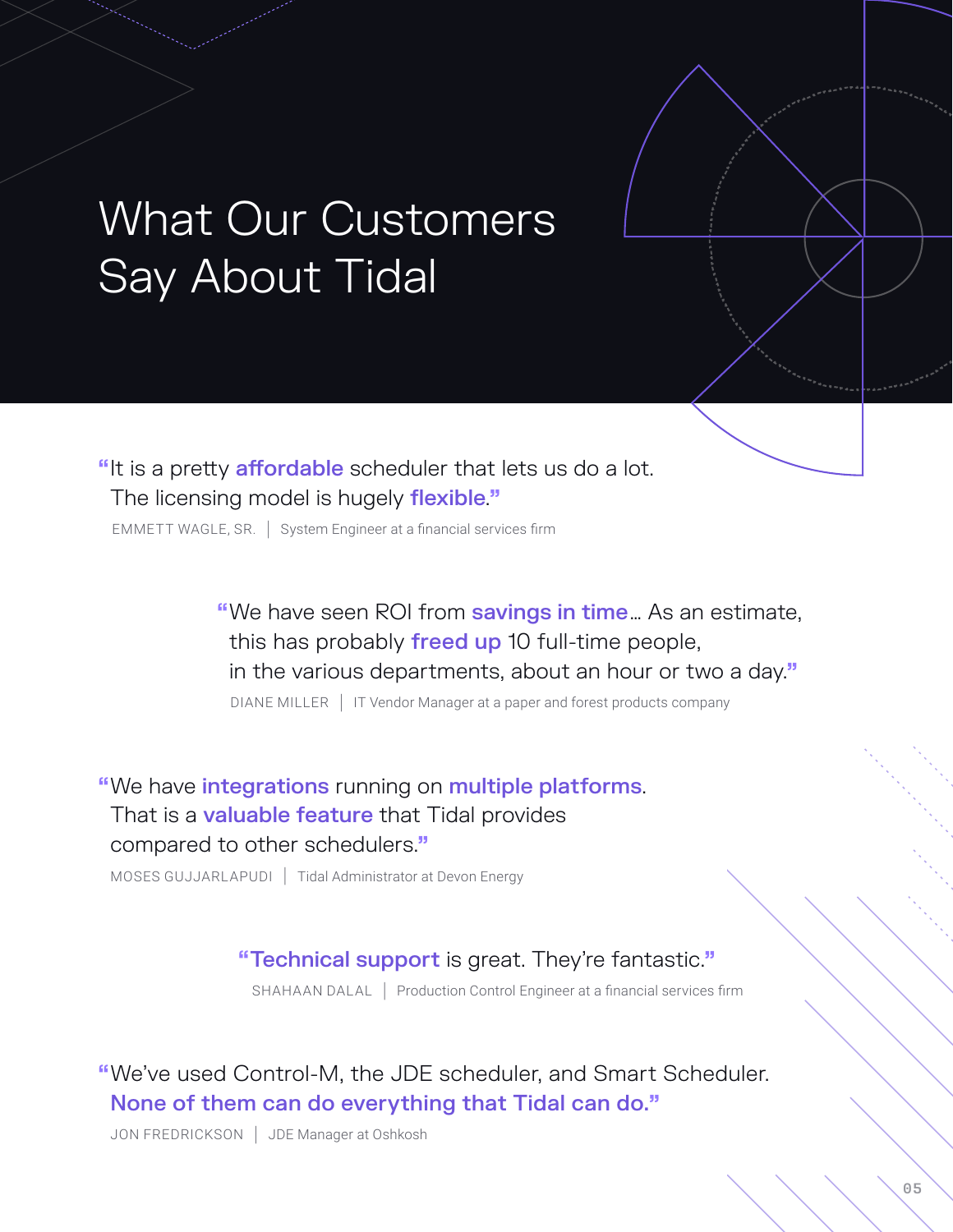# Take a Deeper Dive

Tidal solutions are packed with the capabilities you need to manage, monitor and optimize your workload automation.

The following pages present a deeper dive into technical aspects of some of our key capabilities.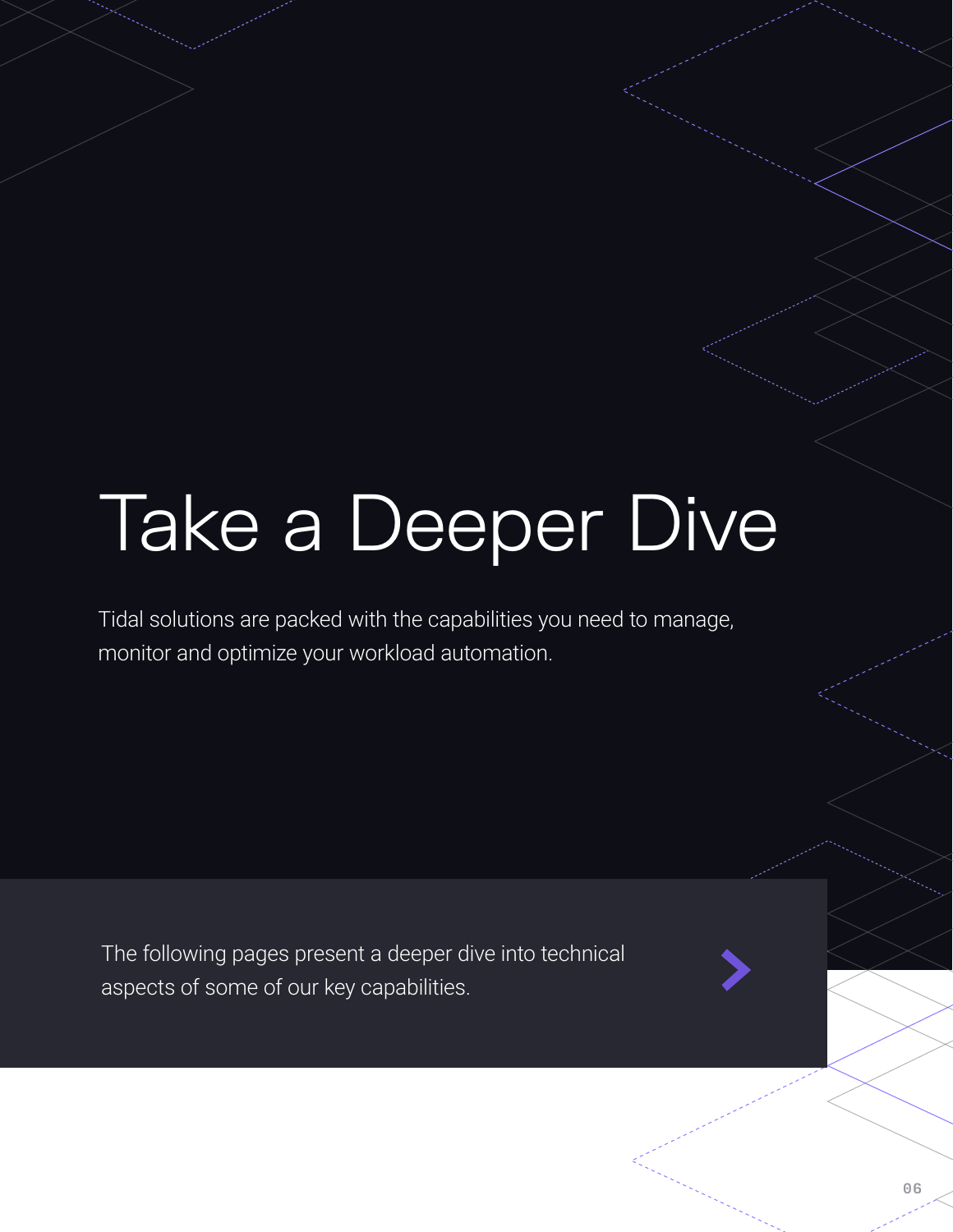## Technical Highlights of Some of Our Most Powerful Capabilities

## Exceptional Reliability

Tidal supports continuous processing and availability during patches and upgrades, regular maintenance, unplanned failures and/or disasters.

- Proven execution architecture
- Master runs headless without a client manager
- Automatic fail-over of schedule execution with a fault-tolerant Master configuration
- Uninterrupted user access via highly available multi-client manager configurations
- Pooling of alternate targets at the execution tier with agent and adapter lists
- Upfront configuration of disaster recovery site
- Optional Tidal component installation in cloud environments

### Enterprise-grade Security

Tidal ensures comprehensive identity and security management so you can set policies and controls tied to your enterprise security tools and processes.

- Tidal components can be configured with SSL
- Password encryption at rest and in motion for job runtime users
- Password Vault integration with industry-leading tools such as Hashicorp
- Active Directory or LDAP authentication (including LDAP groups) for inbound clients:
	- Web clients (Chrome, IE, FF, Safari and Edge)
	- Mobile clients
	- Desktop Java clients
	- Promotion and versioning with Tidal Repository
- SAML-based SSO for inbound clients
- Role-based access control for inbound clients enforced system-wide
	- Built-in and/or administrator-defined security policies
	- Policy management for maintaining standard naming conventions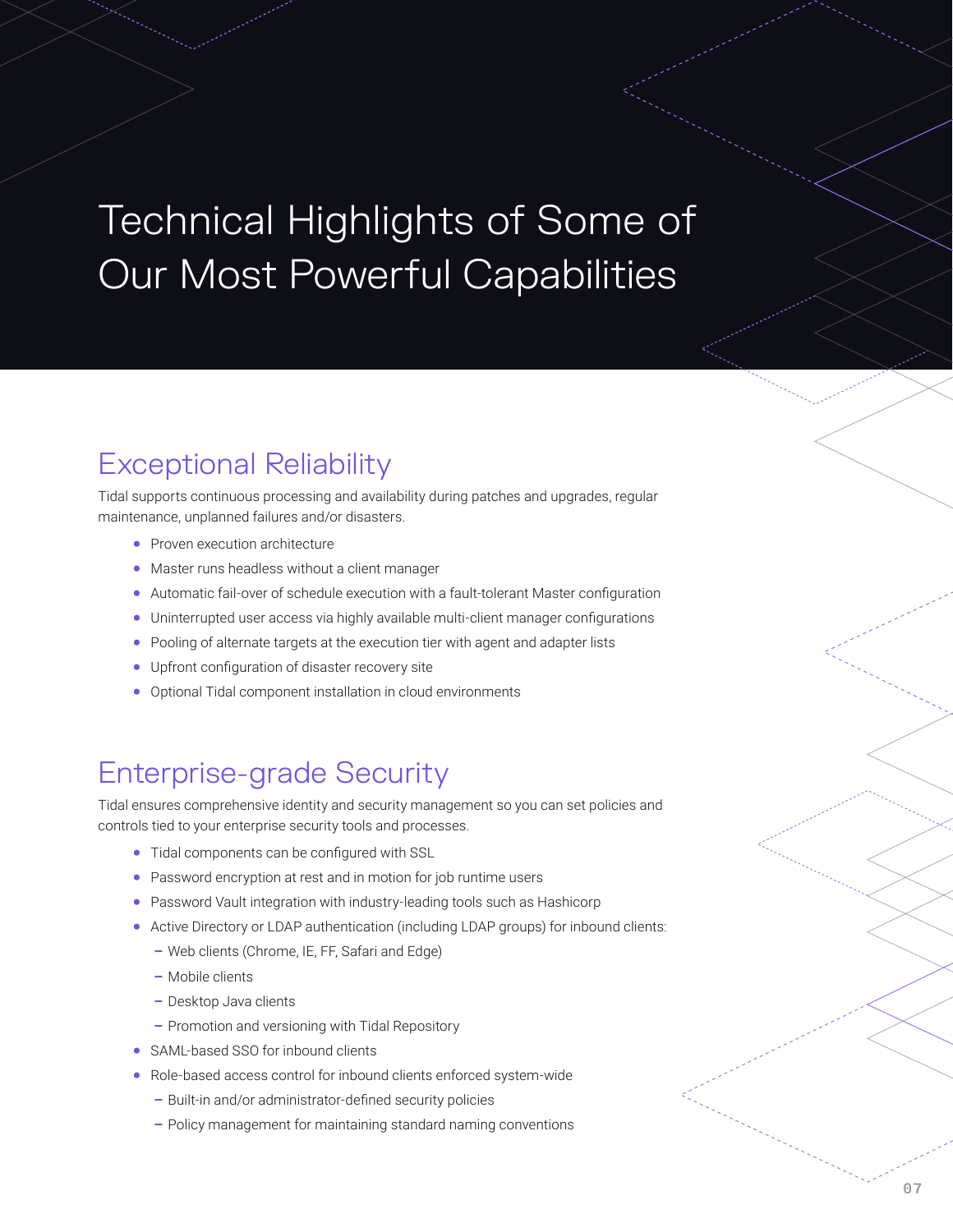## Cloud Readiness and Broad Range of Enterprise Compatibility

Tidal supports scheduling across a multitude of cloud environments, operating systems and applications.

#### Tidal components can be installed on-premises, in the cloud or in hybrid environments. We support:

- Amazon Web Services (AWS), Azure, Oracle Cloud Infrastructure (OCI) and Google Cloud Platform (CGP) environments
- AWS and Azure versions of SMTP, Active Directory and serverless relational databases

#### Additional cloud readiness includes:

- Availability of Tidal agent containers
- Adapters for AWS, S3, Azure and Azure Blob Storage

#### At the operating system level, we offer:

- Agents for Windows, Unix, Linux and mainframes (z/OS, zLinux)
- Linux agent container
- Agentless SSH adapters for Windows, Unix and Linux (configured as SSH servers)
- Agentless remote job adapters for Windows via WMI
- Agentless adapters for iSeries OS/400

#### At the application level, we offer:

- Agentless adapters for a host of popular enterprise applications (e.g., SAP, Oracle ERPs, Informatica and many more)
- Agent-based or agentless integration with command line interfaces, scripts and batch files
- Web Services adapter for integrating with third-party and internal applications using REST APIs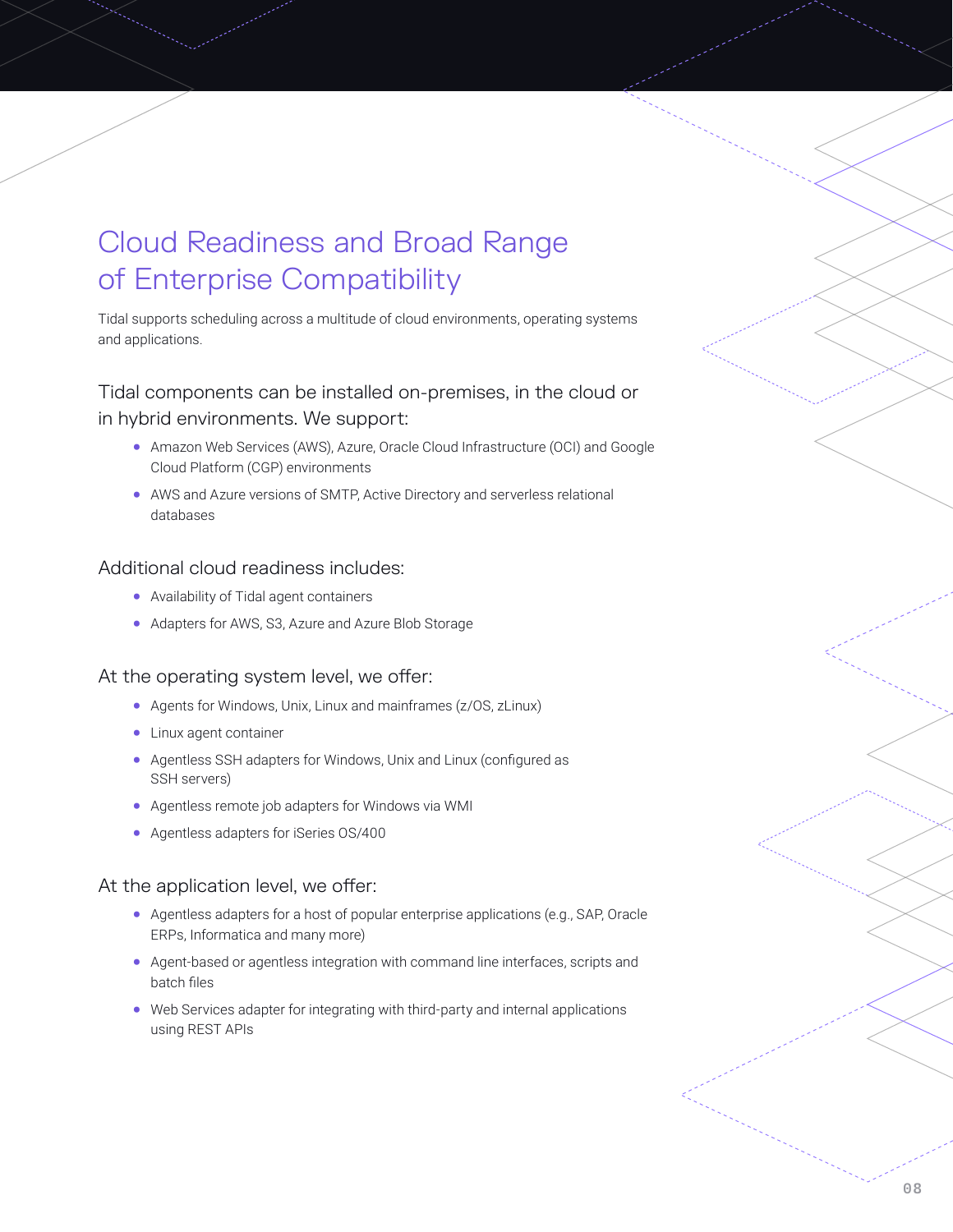## Multiple Mechanisms for Moving Data

We have a variety of mechanisms for moving data across your enterprise systems, applications and databases.

Our built-in FTP engine provides a rich set of tools to securely manage file transfers, making it easy to define file transfer tasks from single and composite actions, with support for a wide range of file transfer protocols. FTP actions can be performed by the Tidal Master and via Tidal agents, providing maximum flexibility to address your file transfer needs.

#### Built-in FTP utilities include:

- FTP jobs/all standard FTP operations such as PUT/MPUT and GET/MGET, etc.
- FTP/SFTP/FTPS via Windows, Unix, Linux and z/OS agents designed as FTP clients
- FTP-specific runtime variables that are dynamically resolved (e.g., number of files, etc.)

#### Linux agents that can optionally be configured as data movers for:

- AWS S3 object PUT/GET
- Hadoop HDFS file PUT/GET

## Powerful, Simple Schedule Definition

There are many ways to define jobs, whether you want to execute a job once or use the definition over and over again. Our scheduling model separates job definition from job execution, enabling a single job definition to be reused multiple times which streamlines schedule development and maintenance. Our unique job factory feature serves as a template for creating a group of jobs through variables and choosing whether to run all or a subset of jobs in the group. And with the use of conditionals, you can determine whether a job should run based on one or many conditions, such as events or variables.

### Robust Calendar-based Scheduling

We offer the most robust calendar scheduling functionality available on the market. The Tidal Automation platform provides dozens of the most common calendars and fiscal calendars out-of-the-box. Users can also define their own calendars for any cyclicality.

#### Additional calendar-based scheduling features include:

- Calculated date variables with user-defined formats without any coding required
- Ability to configure agent and adapter connections to suspend their operations for specific time windows
- Schedule forecasts available for a continuous three-year window
- Ability to automatically roll forward or back a day from a holiday date conflict
- Per group/job time zone-based time windows for the calendar-based dates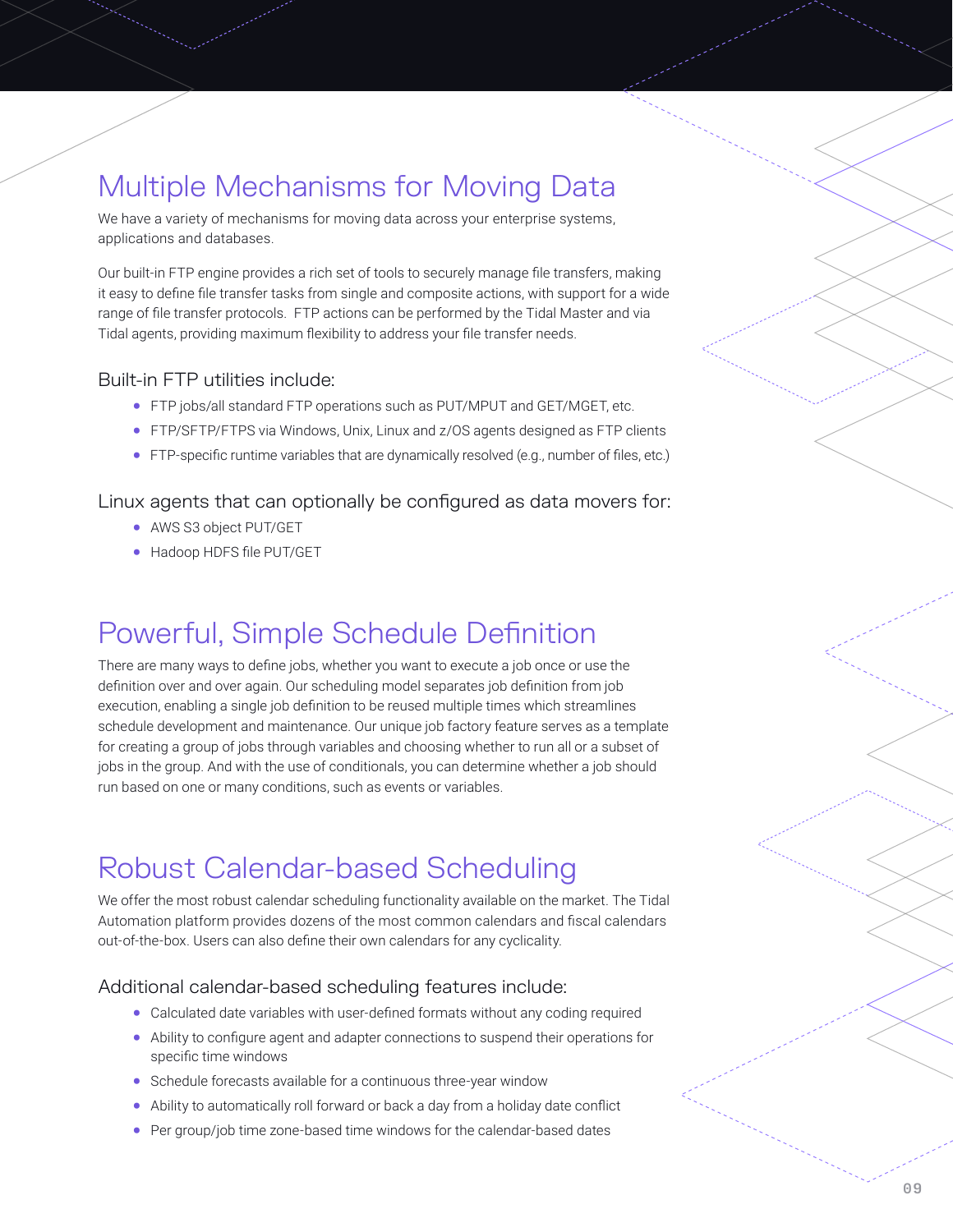## Real-time Event-based Scheduling

Our event action architecture supports the fact that an event can have many effects and can result in multiple actions. Use event triggers to insert jobs into the schedule and send notifications.

#### Examples of events include:

- Inbound email
- File and AWS S3 object arrival
- Adapter-specific events (e.g., databases, ERPs, etc.)
- Job status (e.g., abnormal to insert a recovery job)

#### Possible actions include:

- Job insertions
- Notifications
- Set, increment or decrement variables

## National and Multi-national Time Zones

We offer a high degree of customization to accommodate all your time zones and scheduling requirements. You can configure time zones from the perspectives of:

- Job
- Target
- User/GUI

## Job/Group Dependencies and Resource Constraints

Both dependencies and resources can be used to allow or deny a job/group run.

#### Users can configure a variety of dependencies in

#### job/group definitions such as:

- File(s)
- Variable(s)
- Group(s) and/or job(s)
- Non-Tidal z/OS JCL jobs or steps

#### Users can also utilize resource constraints such as:

- System resources (e.g., CPU, MEM)
- Abstract resources (e.g., shared pools of logical units)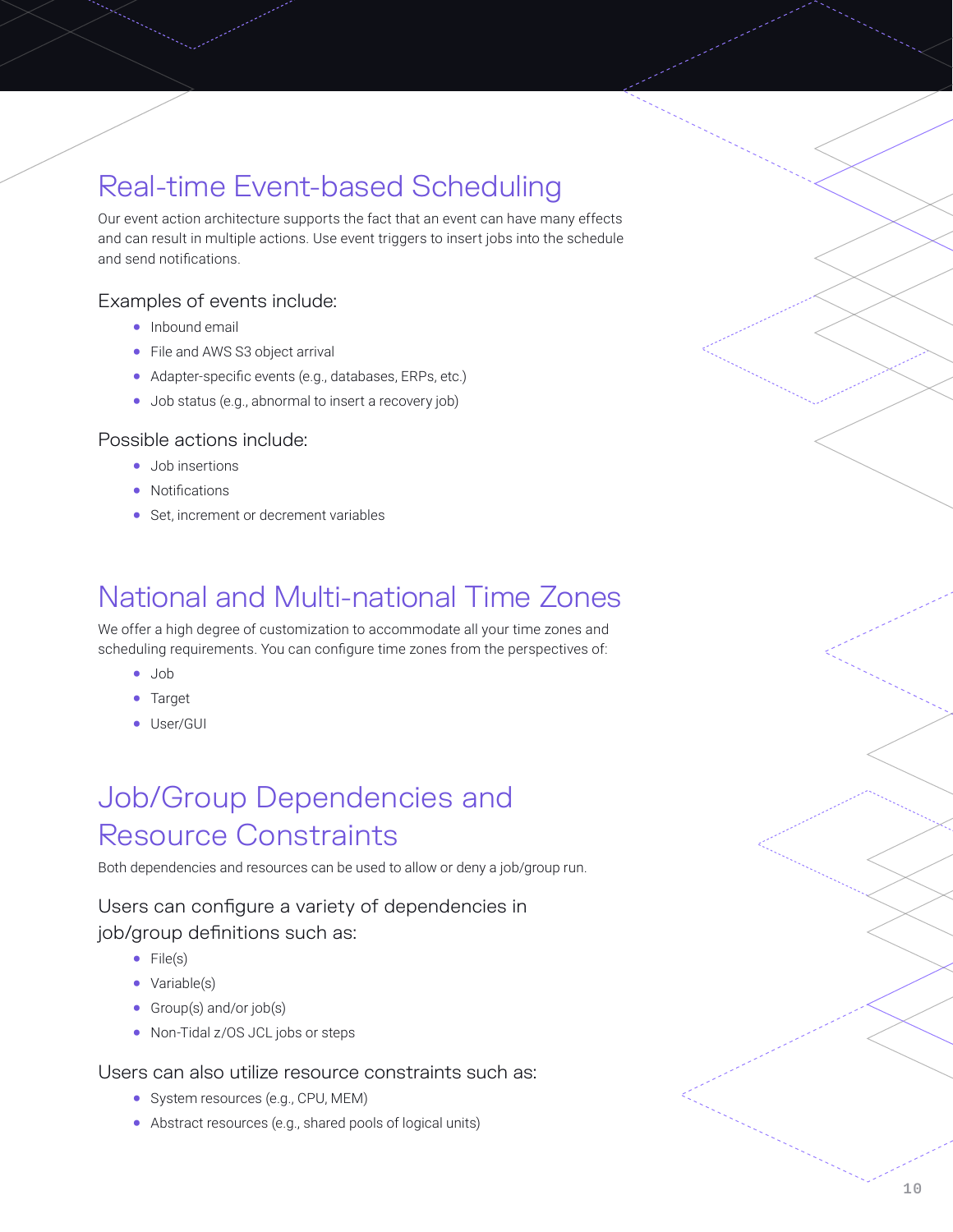### SLA and Resource Management

SLA management enables you to better track performance against SLAs and status of critical jobs. You can define SLA policies for critical jobs. Tidal then automates the monitoring of the jobs and alerting if the SLAs are at risk or have been missed. This is built-in functionality, not an add on.

Additionally, users can set different priorities for queues, including multi-level prioritization and execution in real-time. Leverage standard and user-defined queuing hierarchy with:

- Real-time monitoring of the queue
- Job and queue priorities
- Mutual exclusivity for jobs that shouldn't run at the same time
- SAP Class C queuing
- Linux/Unix "nice" value queuing
- Dates and hours of operation
- Inbound queue filtering (e.g., job class, agent, etc.)

### Dynamic Notifications

Our streamlined approach uses variables so that notifications don't have to be set up on an individual job basis.

Job runtime variables that will dynamically resolve can be embedded for use with:

- SMTP emails with customizable recipients, subject, message body and attachment references
- Outbound SNMP traps with criticality levels
- O/S master logging for Splunk, SCOM, etc.
- Management-by-exception alerts (e.g., open, acknowledged, closed)
- ServiceNow adapter for ticket creation, monitoring and close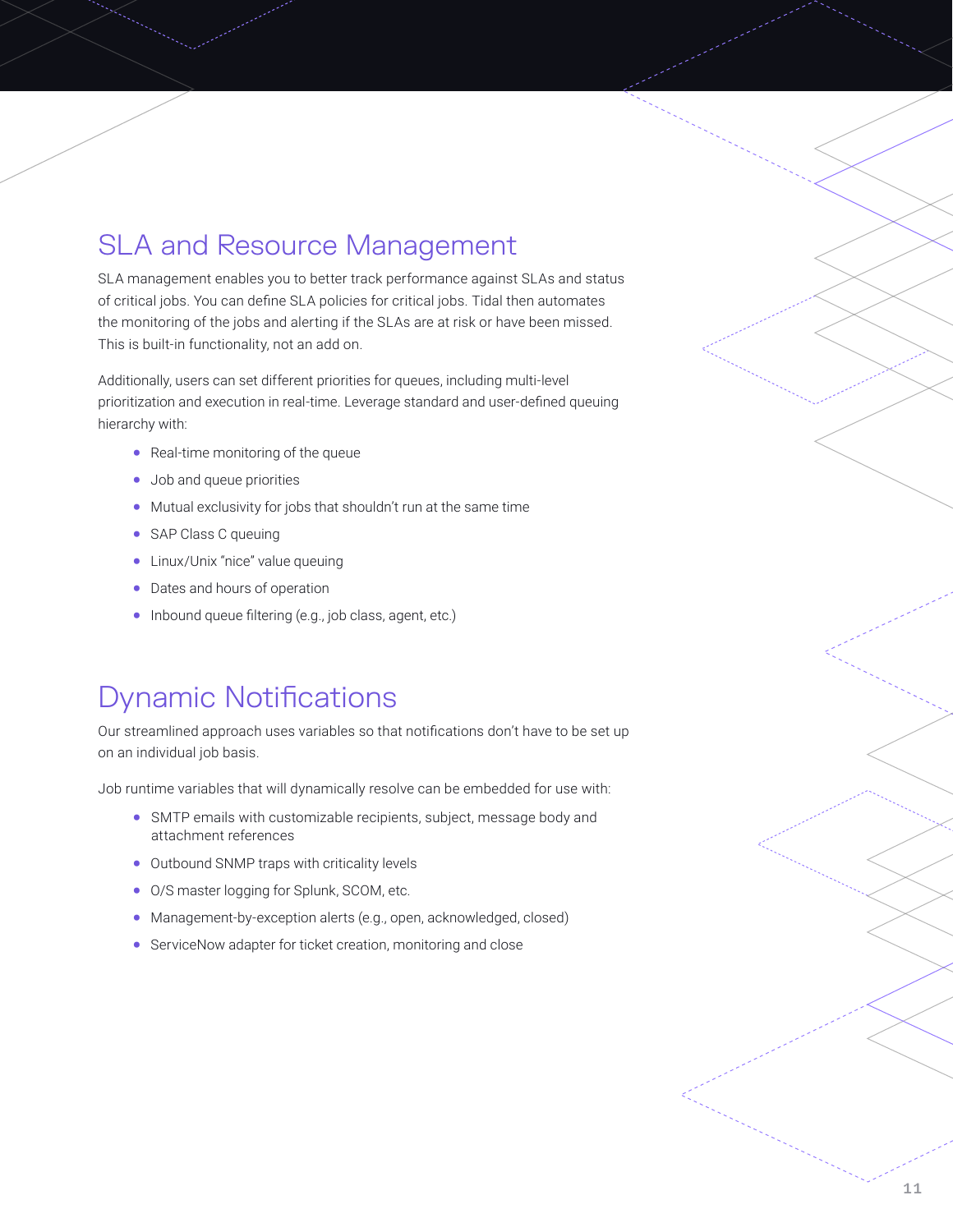## Multiple Views and Visualizations

There are several ways to design and view schedule data based on whether you need high-level information or very granular detail.

BUSINESS VIEWS offer an easy-to-use graphical flow design tool:

- Automatically generate graphical views without authoring or manual configuration
- Drag-and-drop functionality for authoring or editing
- Menus for interactive operations such as stopping or holding jobs

DASHBOARDS are an effective mechanism for managers or stakeholders who need to see summary data for job activity and queues:

- Widget-based and user-configurable, plus drag-and-drop functionality to customize layouts
- Various views such as pie charts, bar charts, line graphs and summary counts
- Updated with real-time data

GRAPHICAL VIEWS provide more detail and are automatically generated without authoring or manual configuration:

- Charts and diagrams with real-time data include PERT, Gantt, Status Board (Kanban), Critical Path, Radial, Radial Tree, Regrouping and more
- Drag-and-drop functionality for authoring or editing
- Menus for interactive operations such as stopping or holding jobs

#### WITHIN TIDAL EXPLORER:

- Job design visualizations show job structure hierarchies and dependency chains
- Calendar design visualizations immediately show the potential impact of a calendar change
- Interactive dashboards monitor status and activity of your Tidal Master(s)

## Schedule Change and Lifecycle Management

We offer capabilities that support and accelerate the software development lifecycle enabling users to easily promote new or modified schedules from one environment into the next. These capabilities include:

- Both Java and server-based offerings
- XML schedule constructs that can be exported/imported
- Accurate versioning and change management
- Developer workspaces with role-based access controls
- Shared workspaces and promotion through the lifecycle of Development to Production environments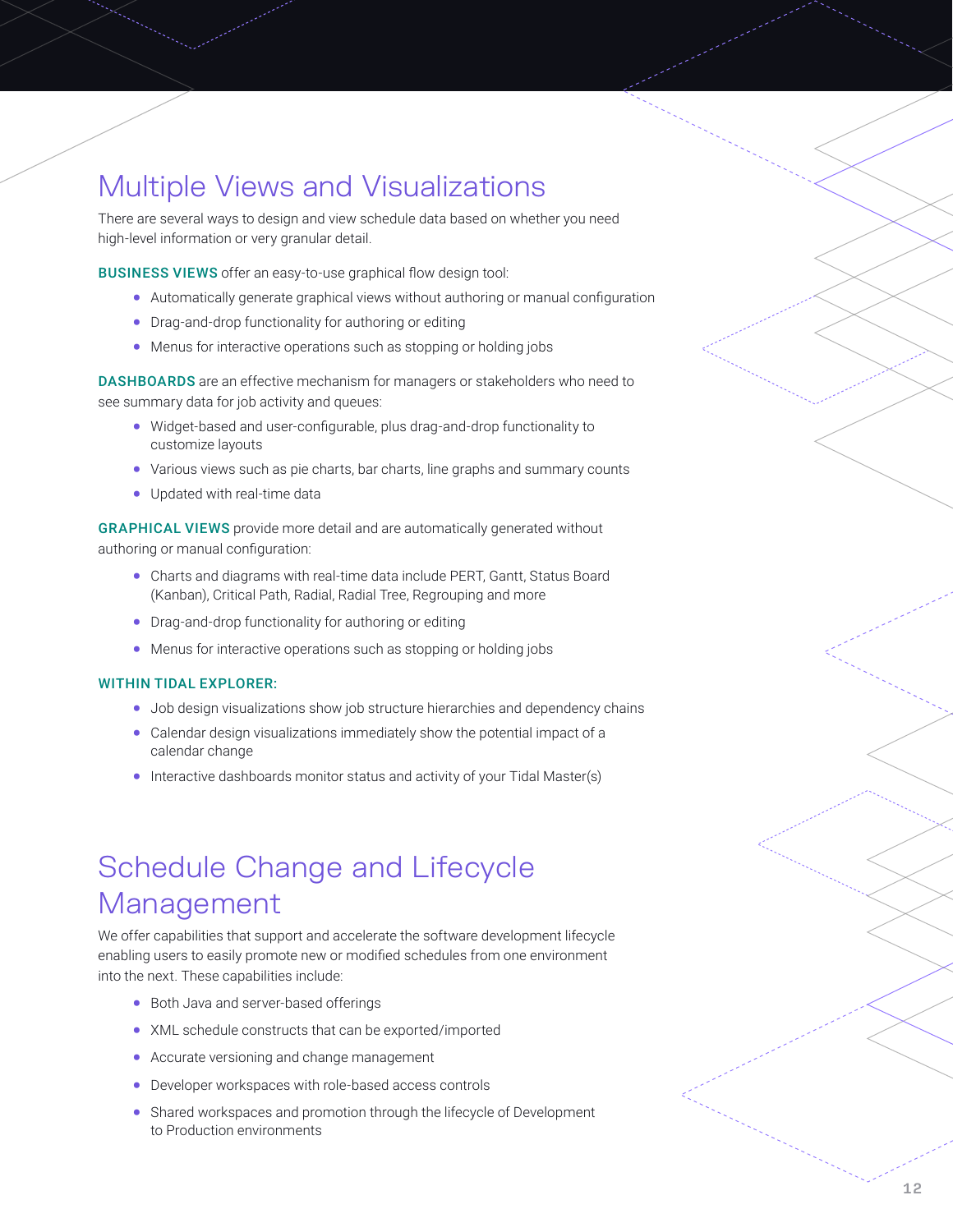## Schedule and Execution Runtime **Troubleshooting**

There are a variety of tools to aid and accelerate troubleshooting efforts, such as:

- Color-coded group/job status and alerts
- Logging levels that can be configured for all components
- Standard output and error feedback from agents
- Notifications with pre-defined criticality levels
- Predictive SLA management notifications such as for jobs running too long or too short, etc.
- Robust capabilities for comparing schedules, components, schemas, tables and job outputs

### Comprehensive Reporting

A variety of standard reports are provided out-of-the box and users can define their own ad hoc reports as well. Other reporting capabilities include:

- User-defined one-click filters that can be saved
- CSV exports from most UI grid displays
- Schema provided for third-party query tools

#### Tidal Explorer offers an additional set of reports:

- Design reports that reveal detailed aspects of a schedule's design
- Housekeeping reports for identifying candidates for removal from the schedule to improve performance.
- Historical analysis reports for granular evaluation of operations (e.g., jobs increasing in duration or starting/ending later over time, etc.)

Please note that we can't possibly list everything.  $\blacktriangleright$ And we're constantly adding new things, too.

If you're wondering about something you don't see covered, just ask: info@tidalsoftware.com.